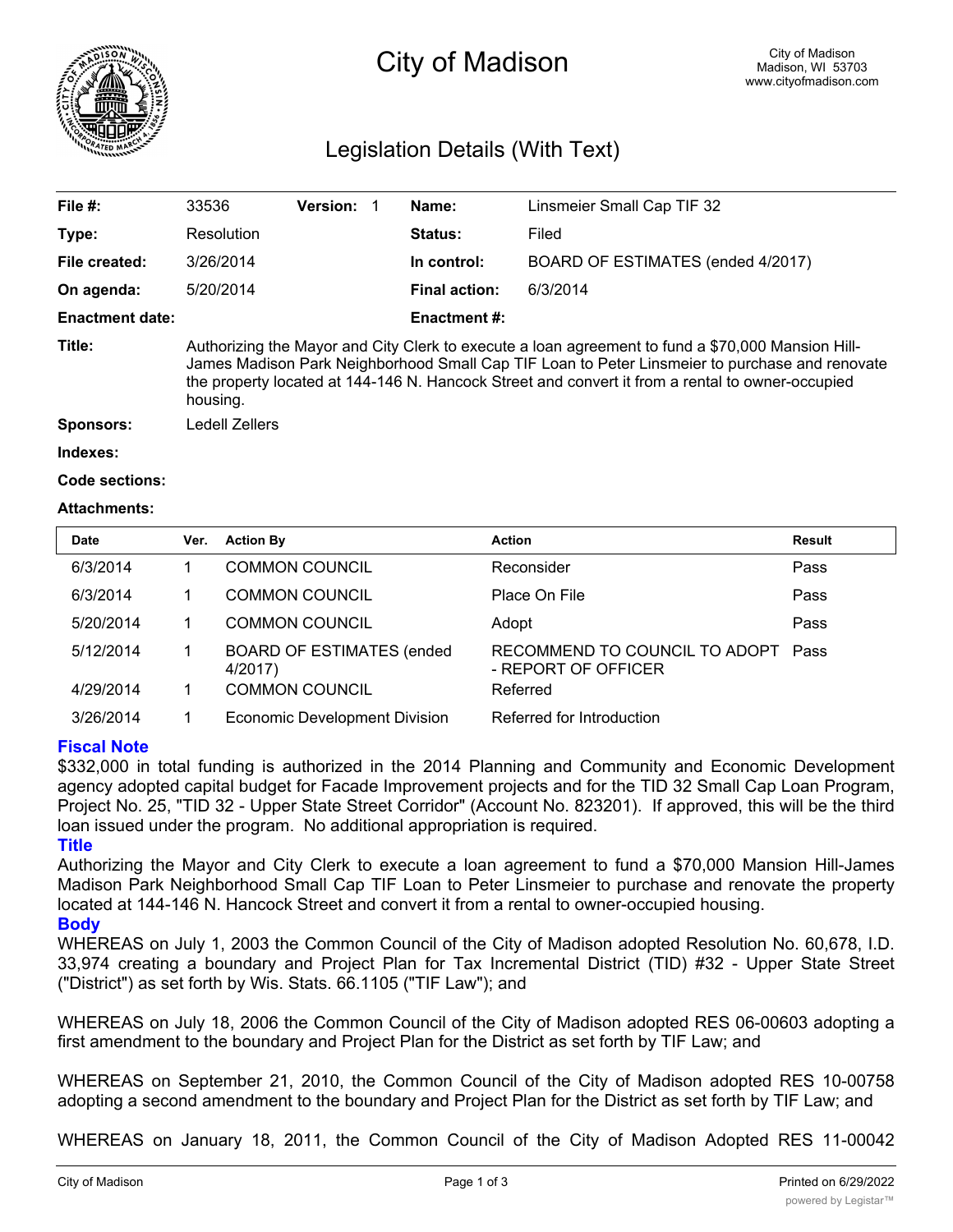authorizing the creation of a Mansion Hill-James Madison Park Neighborhood Small Cap TIF Program in Tax Increment District #32 (Upper State Street) to provide funding for the purchase and/or rehabilitation of rental properties to owner-occupied properties; and

WHEREAS Peter Linsmeier ("Borrower") shall purchase and renovate the property located at 144-146 N. Hancock Street ("Property") and be the owner-occupant(s) ("Project"); and

WHEREAS after review of the Small Cap TIF Application and its attachments, staff has concluded that Small Cap TIF assistance in the amount of \$70,000 would stimulate the rehabilitation and conversion of the Property into owner-occupied housing as set forth in the adopted Small Cap TIF program for TID #32; and

WHEREAS in addition to any other powers conferred by law, the City may exercise any power necessary and convenient to carry out the purpose of the TIF law, including the power to cause Project Plans to be prepared, to approve such plans, and to implement the provisions that effectuate the purpose of such plans; and

NOW, THEREFORE, BE IT RESOLVED that the City hereby finds and determines that the Project is consistent with the public purposes, plans and objectives set forth in the TID #32 Project Plan and that the City's loan to the Borrower will stimulate redevelopment in TID #32, thereby making more likely an accomplishment of the public purpose objectives set forth in the Project Plan and its amendment, the TIF Law and City TIF Policy.

BE IT FURTHER RESOLVED that funding is subject to the following conditions:

1. The Project. Borrower agrees to purchase and renovate the Property located at 144-146 N. Hancock Street, Madison, WI.

2. Form of Assistance. TIF assistance shall be provided in the form of a ten-year deferred zero interest (0%) forgivable loan ("TIF Loan") at closing from the City to Borrower, in the amount of \$70,000 to partially finance Borrower's development of the Project. Of the City loan, \$35,469 will be used for rehabilitation and \$34,531 will go towards down payment and closing costs. Borrower shall execute a note, mortgage, Loan Agreement, and land use restriction in favor of the City.

3. Property Insurance. Prior to funding, evidence must be provided that a property insurance policy of the proper type and amount of coverage to protect the City's participation has been obtained. The policy shall name the City of Madison as an additional insured mortgagee.

4. Title Insurance. At funding, Borrower must provide a commitment for a title insurance policy of the proper type and amount of coverage to the City. The City shall receive a lender's policy.

5. Affirmative Action [MGO 39.02(9)]. Borrower and its contractors/subcontractors must comply with all applicable provisions of the Madison General Ordinance (MGO) 39.02(9), concerning contract compliance requirements. Prior to commencing construction, Borrower shall contact the City's Affirmative Action Division to assure that Borrower is in compliance with the aforementioned requirements. Borrower shall assist and actively cooperate with the Affirmative Action Division in obtaining the compliance of contractors and subcontractors with such applicable provisions of the MGO. Borrower shall allow maximum feasible opportunity to minority/disadvantaged women business enterprises to compete for any contracts.

6. Accessibility (MGO 39.05). Borrower agrees to meet applicable accessibility accommodations for the Project as required by MGO 39.05.

7. Equal Opportunity and Fair Housing. Borrower shall comply with all applicable local, state and federal provisions concerning Equal Opportunity and Fair Housing.